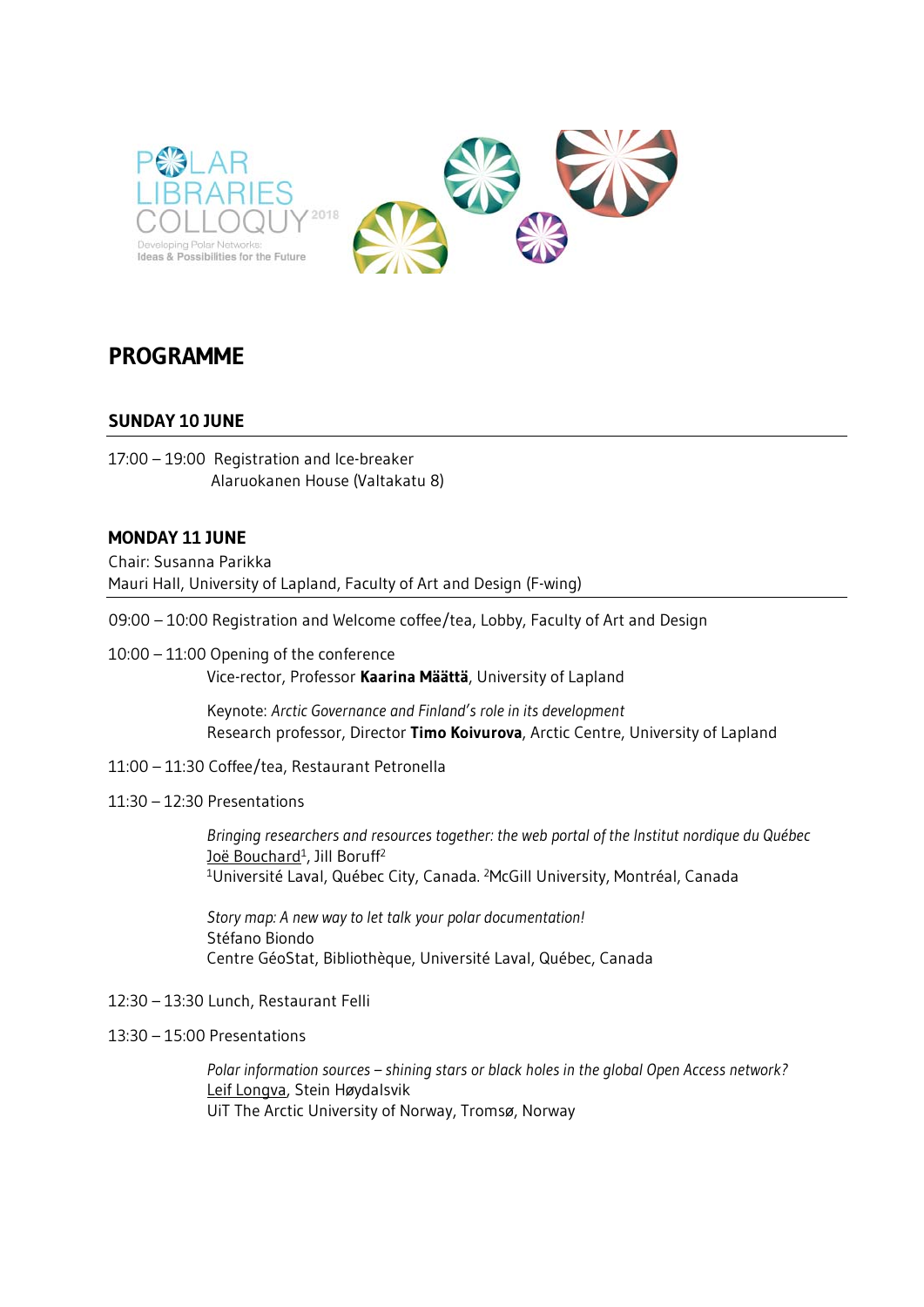*Alaska's Discovery Portal: An Example of Sharing Polar Information*  Stephen J. Rollins, Daria O. Carle University of Alaska Anchorage, UAA/APU Consortium Library, Anchorage, AK, USA

*The Canadian Consortium for Arctic Data Interoperability: An Emerging Polar Information Network*  Shannon Christoffersen, Maribeth Murray Arctic Institute of North America, University of Calgary, Calgary, Canada

- 15:00 15:30 Coffee/tea, Restaurant Petronella
- 15:30 16:00 Poster session

*Making Scott Polar Research Institute theses available as open access*  Peter Lund Scott Polar Research Institute, University of Cambridge, Cambridge, United Kingdom

*Digitization of Selected Documents in The Antarctic Bibliography Microfiche Collection – A Collaborative Effort*  Sonja Gardner-Clarke<sup>1</sup>, Sue Olmsted<sup>2</sup>, Colleen Funkhouser<sup>2</sup>, Grace Troxel<sup>2</sup><br><sup>1</sup>National Science Foundation, Alexandria, VA, USA. <sup>2</sup>LAC Federal, Rockville, MD, USA

*Open Research Data and its Policies: Experiences from UiT The Arctic University of Norway*  Abdurhman Kelil Ali, Glennda Villaflor UiT The Arctic University of Norway, Tromsø, Norway

*Research, Development and Innovations at Lapland University of Applied Sciences* Marjatta Puustinen Lapland University Consortium Library, Rovaniemi, Finland

#### 16:00 – 17:00 Presentations

*Opening up the archives of the British Antarctic Survey*  Beverley Ager British Antarctic Survey, Cambridge, United Kingdom

*Presentation of LUC Library and LUC Arctic Centre Library*  Library Director **Susanna Parikka** and Information Specialist **Liisa Hallikainen**, Lapland University Consortium Library

19:00 – 20:00 Rovaniemi City Reception, City Hall (Hallituskatu 7)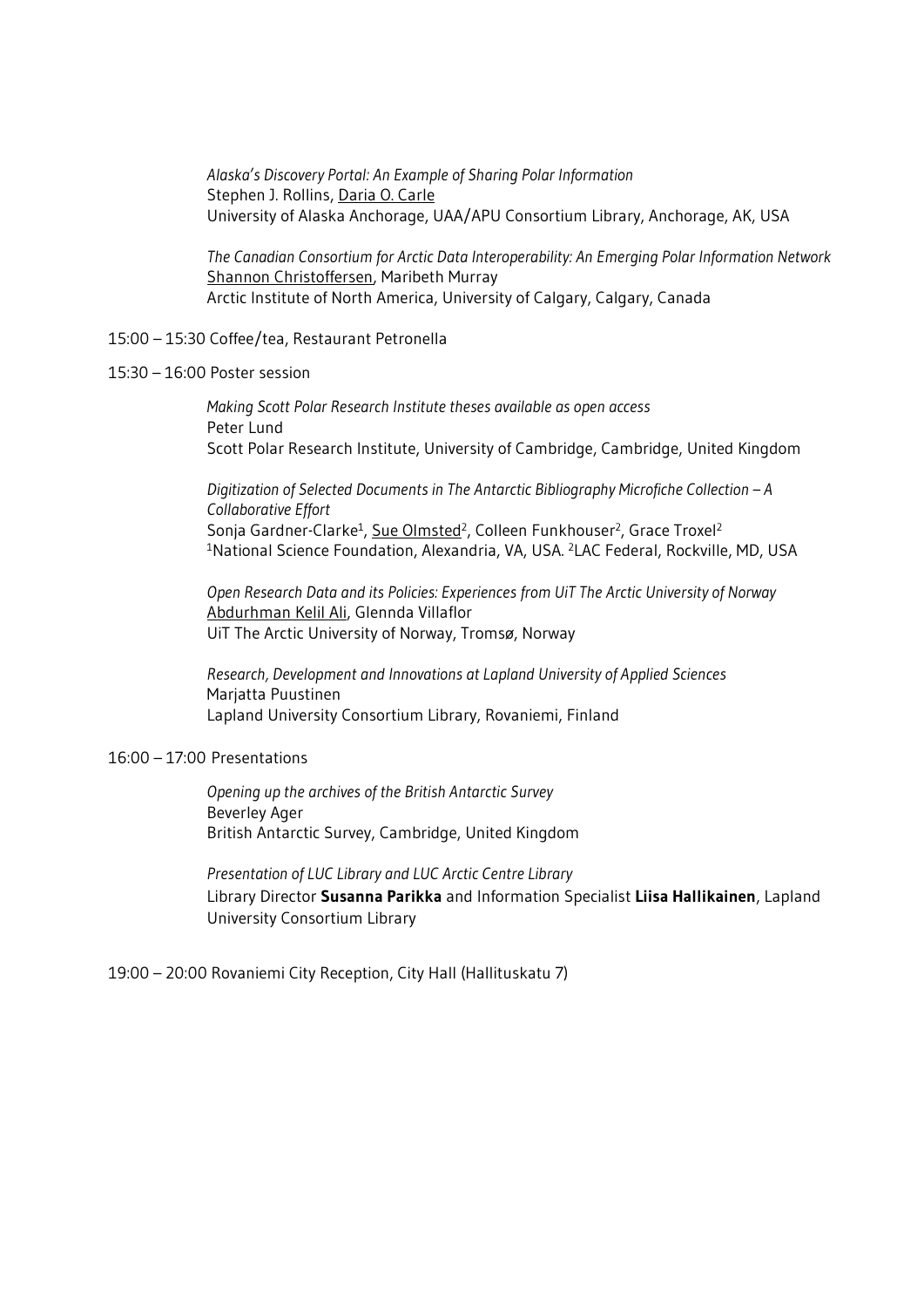## **TUESDAY 12 JUNE**

Chair: Liisa Hallikainen Mauri Hall, University of Lapland, Faculty of Art and Design (F-wing)

- 09:00 10:00 Keynote: *Sustainable Art with the Arctic* Professor **Timo Jokela**, University of Lapland
- 10:00 11:00 Keynote: *The Sacred Arctic: Safeguarding the Sacred Natural Sites of Indigenous Peoples' as their Cultural Heritage*  Senior researcher **Leena Heinämäki**, University of Lapland and Associate professor **Thora Herrmann**, University of Montreal, Canada
- 11:00 11:30 Coffee/tea, Restaurant Petronella
- 11:30 12:30 Presentations

*Canadian Indigenous Children's Books Through the Lense of Truth and Reconciliation*  Sandy Campbell<sup>1</sup>, Maria Tan<sup>1</sup>, Andrea Quaiattini<sup>2</sup><br><sup>1</sup>University of Alberta, Edmonton, Canada. <sup>2</sup>University of Albert, Edmonton, Canada

*Multilingualism and Diversity as a resource in the cultural field - Library work in the Sámi (language) literature field*  Irene Piippola Sámi special Library in Finland, Rovaniemi City Library, Rovaniemi, Finland

- 12:30 13:30 Lunch, Restaurant Felli
- 13:30 14:00 *Arctic journalism* Head of science communications **Markku Heikkilä**, Arctic Centre, University of Lapland
- 14:00 15:00 Bus transfer to Arktikum and coffee/tea at Arktikum, at meeting room Aurora
- 15:00 16:00 Guided visit to the Arctic Centre exhibition and LUC Arctic Centre Library  **Marjo Laukkanen**, Science journalist, Arctic Centre, University of Lapland
- 16:00 18:00 Get to know both Arktikum exhibitions (Arctic Centre and Provincial Museum of Rovaniemi) on your own (free of charge)
- 18:00 20:00 Steering Committee Meeting, Scandic Pohjanhovi (Pohjanpuistikko 2)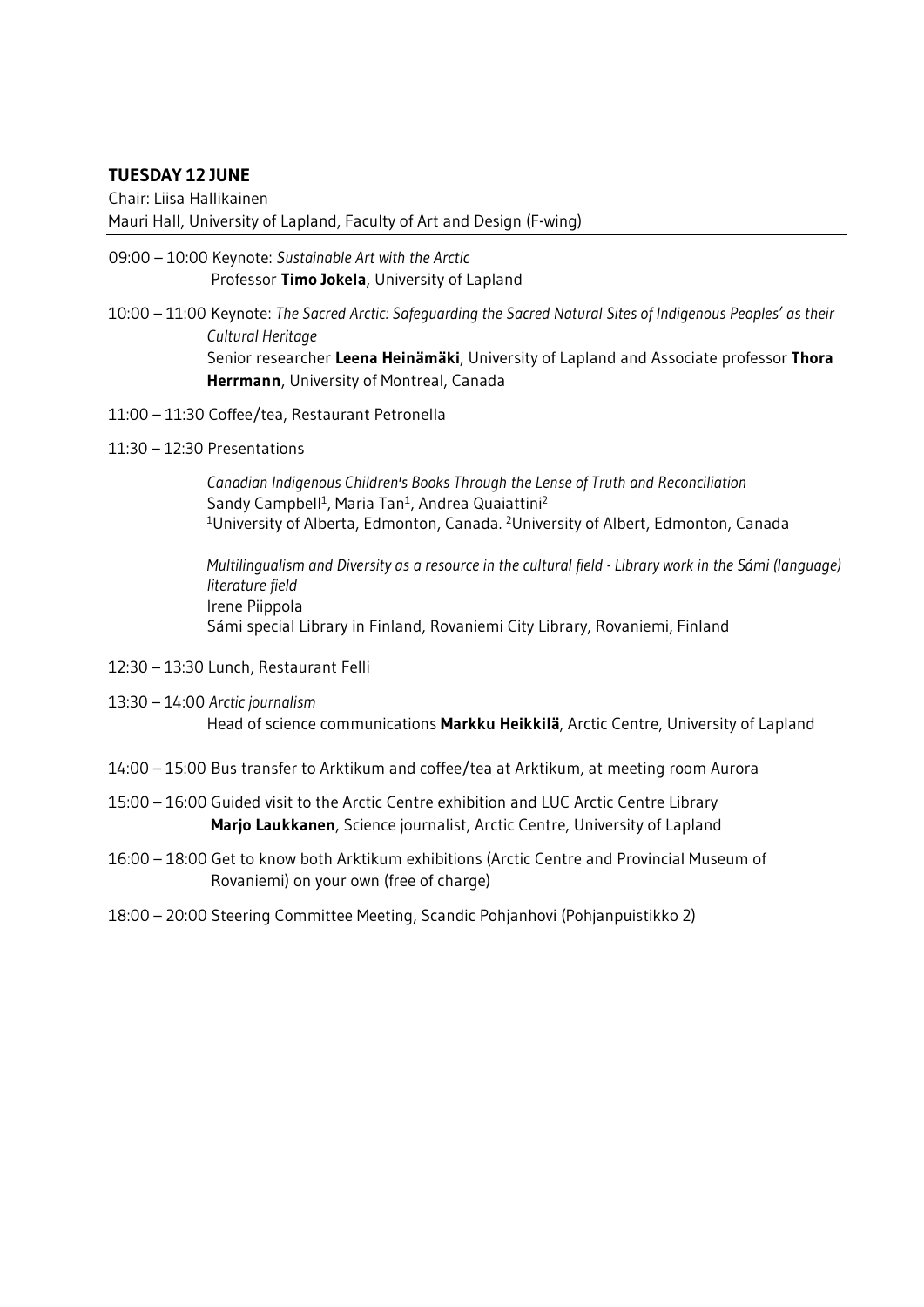#### **WEDNESDAY 13 JUNE**

Chair: Heidi Minkkinen

08:00 – 19:00 Trip to Sodankylä and Luosto; Visits to Sodankylä Geophysical Observatory, Finnish Meteorological Institute and Lampivaara Amethyst Mine Bus pick-up from university at 8:00 and from Pohjanhovi at 8:15.

#### **THURSDAY 14 JUNE**

Chair: Marjatta Puustinen Mauri Hall, University of Lapland, Faculty of Art and Design (F-wing)

09:00 – 10:00 Keynote: *Service design in the Arctic* Professor **Satu Miettinen**, University of Lapland

10:00 – 11:00 Presentations

*Sealing materials: Arctic marine mammal products in 19th century European industries*  Kjell Kaer<sup>1</sup>, <u>Ivar Stokkeland<sup>2</sup></u><br><sup>1</sup>Torsvåg, Norway <sup>2</sup>Norwegian Polar Institute, Troms

*Thinking Outside the (Hollinger) Box: Professional Writing for the Archives*  Laura Kissel The Ohio State University Byrd Polar And Climate Research Center, Columbus, USA

- 11:00 11:30 Coffee/tea, Restaurant Petronella
- 11:30 12:30 Keynote: *Human and societal security in the Arctic* Associate professor **Kamrul Hossain**, University of Lapland
- 12:30 13:30 Lunch, Restaurant Felli
- 13:30 15:00 Presentations

 *Archives and libraries of the people, by the people, for the people. How to open collections by crowdsourcing at the special library.*  Mari Ekman Rovaniemi City Library - Lapland Department, Rovaniemi, Finland

*Where researchers at the Scott Polar Research Institute are publishing and the implications of the associated Article Processing Charges (APCs) incurred*  Peter Lund Scott Polar Research Institute, University of Cambridge, Cambridge, United Kingdom

*Northern non-profit book publisher within the global network*  Anne Koivula, Paula Kassinen Lapland University Press, Rovaniemi, Finland

15:00 – 15:30 Coffee/tea, Restaurant Petronella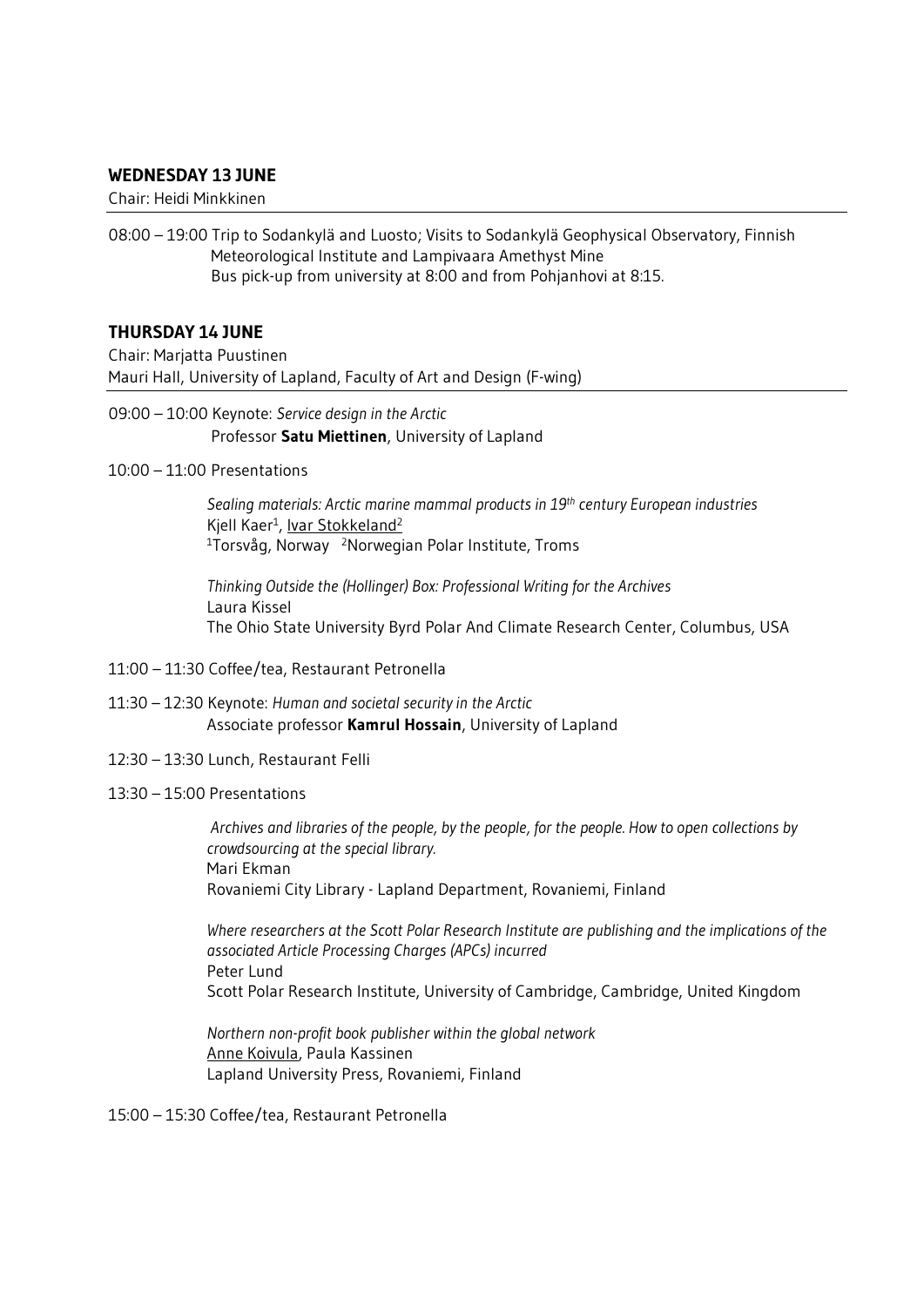#### 15:30 – 16:00 Presentations

*The University of the Arctic (UArctic)*  Scott Forest The University of the Arctic (UArctic), Rovaniemi, Finland

- 16:00 17:00 Announcement of William Mills Prize winner and the Honorary Mentions Business Meeting
- 19:00 23:00 Conference Dinner, Restaurant Vartiosaari Bus transfer from university at 18:15 and from Pohjanhovi at 18:30. Transfer back to the city at 23:00.

#### **FRIDAY 15 JUNE**

Chair: Liisa Hallikainen Mauri Hall, University of Lapland, Faculty of Art and Design (F-wing)

- 09:00 10:00 Keynote: *Human-animal encounters in Arctic tourism.*  Senior lecturer **José-Carlos García-Rosell** and Researcher **Mikko Äijälä**, University of Lapland
- 10:00 11:00 Presentations

*Arctic Value for Society University Ranking – AVS*  Professor Timo Aarrevaara, University of Lapland and Library Director Susanna Parikka, Lapland University Consortium Library, Rovaniemi, Finland

*Bibliometrics for studying polar research*  Andrew Gray British Antarctic Survey, Cambridge, United Kingdom

- 11:00 11:30 Coffee, Restaurant Petronella
- 11:30 12:30 Presentations

*Altmetrics: New tools for measuring the impact of polar publications on public discourse*  Shelly Sommer University of Colorado Boulder, Boulder, USA

*Northern university library invests in library services for research* Minna Abrahamsson-Sipponen Oulu University Library, Oulu, Finland

12:30 – 13:00 Presentation of the next colloquy Colloquy closing

13:00 – 14:00 Lunch, Restaurant Felli